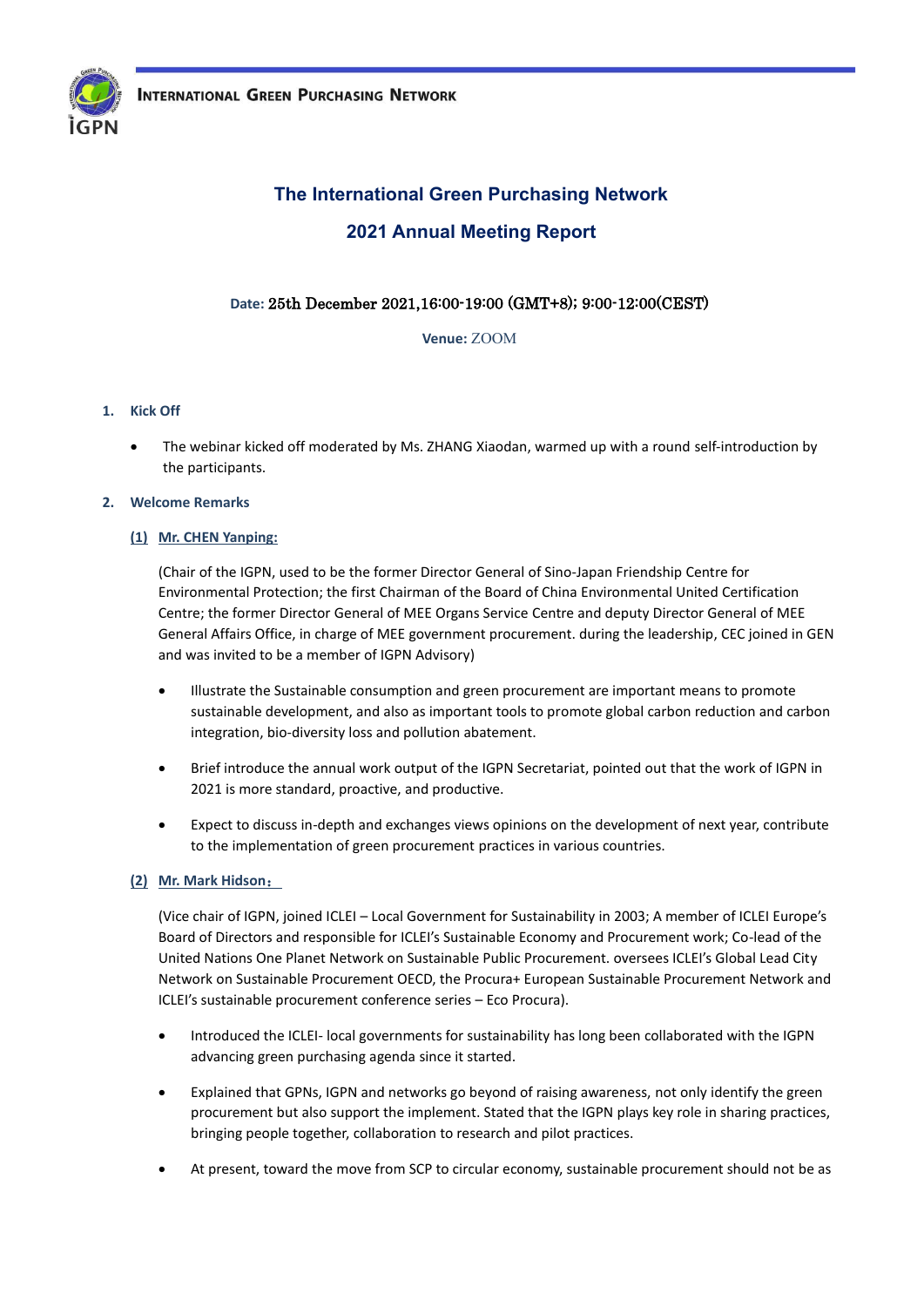

an idle, should have institutional with standard system and practice and implementation. With changes over past 10 years, the role of placing an order has changed to a strategy function which strategic sourcing, operation, management is as the 3 elements. On this basis, it is time to develop practical tools to go in-depth and to move level down, this is the difference with the previous.

• Make example for US, executive order to capitalize clean energy through federal procurement to achieve carbon neutrally target, EU also get sustainable products initiative legislation next year, to set mandatory procurement target of sustainable products. This need the network to help the capacity and this is right the IGPN and GPNs good at.

# **3. Session 1: Opening and introduction**

(1) **Progress of SPP implementation: Results of the SDG12.7.1 First data collection exercise** 

### **Mr. Farid Yaker, Programme officer, Economy Division, UNEP**

- Brief introduction of the role of UNEP as custodian for the SDGs, the methodology for measuring progress on SDG indicator 12.7.1 for SPP, has been officially reclassified as Tier II – meaning that countries can now move towards measuring progress with an agreed indicator and metric.
- The SDG 12.7.1 index measures the level of SPP implementation in a single country, reporting against SDG 12.7.1 will be useful for government agencies wishing to advance their SPP actions and policieswhether it be beginning countries or more advanced ones.
- Brief explain the metric of SPP 12.7.1 methodology and the formula and scoring system, classification of governments into 5 different groups: Advanced implementation (score higher than 4); Upperintermediate implementation (score 3 to 4); Lower-intermediate implementation (score 2 to 3); Lowlevel implementation (score 1 to 2); Insufficient data or implementation (score below 1).
- Introduce the timeline of SDG12.7.1data collection exercise process started from October 2020 o February 2021. The outcomes of the data collection are as follows:
	- 40 submissions received from national governments;39 submissions received from subnational governments;
	- From the 40-participating national/federal governments, 33 were deemed compliant with the proposed assessment. Upper-intermediate implementation is 9, Lower-intermediate implementation is 14, Low-level implementation is 10 countries.
	- Illustrated the outcome in Asia pacific region in terms of legal framework, procurement practitioners, SPP criteria, monitoring of SPP, and the share of SPP. Briefly speaking the average score in Asia pacific is 2.30, China, Japan, Korea, the Philippines, Indonesia and New Zealand are the participating countries.

### (2) **Sustainable Public Procurement of Plastics**

# **Dr. Mervyn Jones, Senior advisor, Circular Economy, Netherland Ministry of Infrastructure and Water Management**

• Introduce the background of the guideline: Plastics was adopted as theme across the One Planet network for 2020-2021. In support of the 4th UN Environment Assembly Resolution 6 on Marine litter and microplastics, the One Planet Network and SPP program committed to provide guidance on addressing plastic packaging in the different sectors and areas covered by its programmes in support of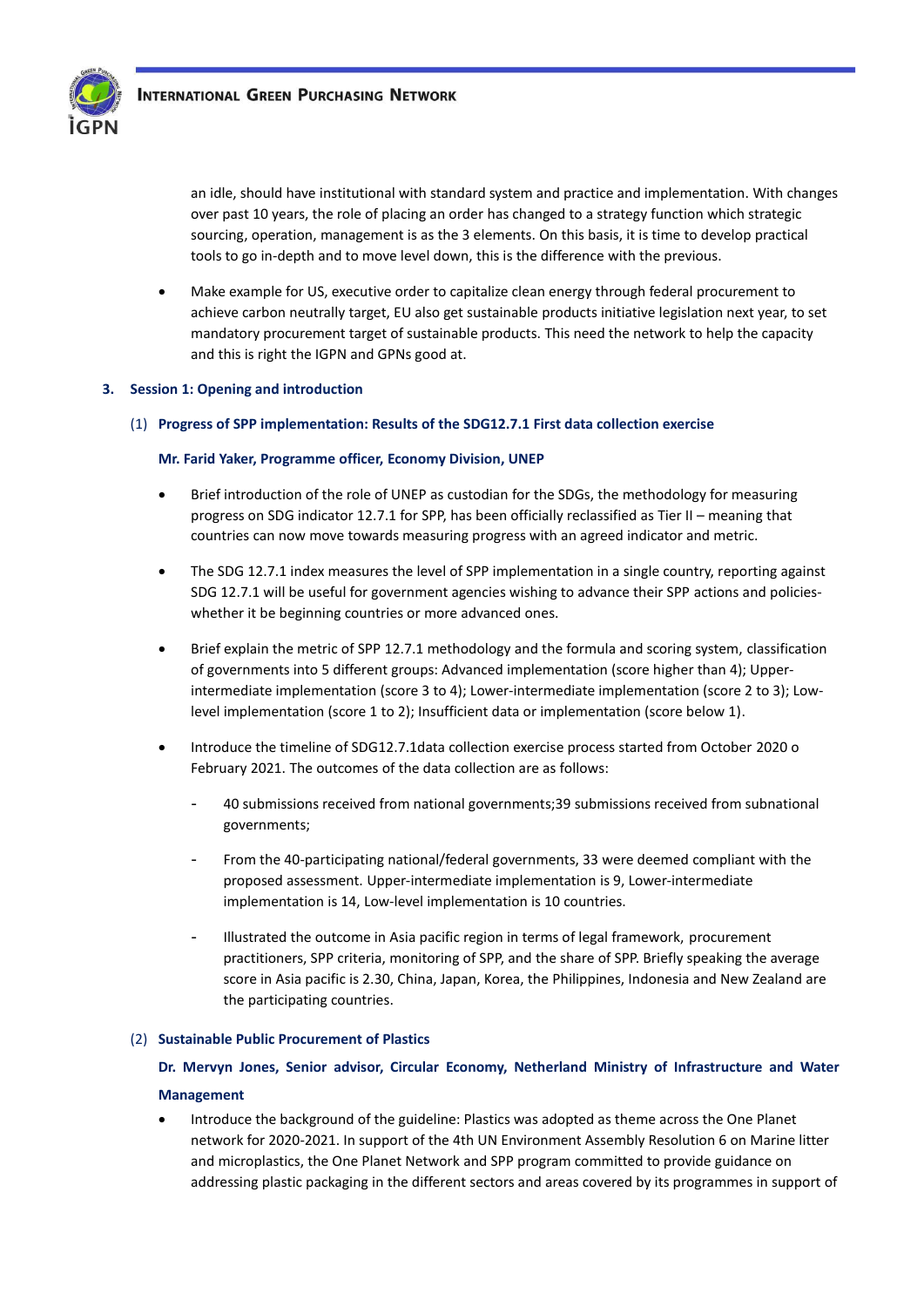

the ambitious 2025 targets to work to eliminate the plastic.

- Introduce the plastic loop under the circular economy logic, to use public procurement as a driver to accelerate the plastic loop, that is a) avoid plastic where possible(reduce) or feasible to reuse model; b) influence plastics procured by using criteria at recyclable; c) encourage market to recycle which aim to close the plastic loop; d) plastic packaging is reused or recycled.
- To address the challenge faced by the procurement, the guidance focuses on using procurement as a strategic rather than just a purchasing function by adopting 3 specific principles, buy less, buy better, and using longer.
- The guideline explains the pre-tender actions and tender actions, in terms of pre-tender actions, that is Eliminate-use of problematic and unnecessary plastic in all purchases; Reduce-overall consumption and associated plastics; Reuse – switch from single use to reuse models where possible; in terms of tender actions, market engagements, criteria, standard and labels
- It uses a picture of different geographic logos ensure the awareness of impact along the plastic supply chain, and support the strategic procurement is approach rather than a criteria-led approach.

#### (3) **Mainstream of International Green Purchasing Network Annual Work**

#### **Ms. WANG Jing, the IGPN Secretariat**

- Introduce the IGPN annual work in terms of the role of IGPN and the secretariat, the annual plan, the output and next year plan;
- Explain the role as the secretariat by 4C (communicator, connector, contributor, coordinator) to achieve the annual target of IGPN, that is alive, active and action;
- Brief introduce the annual output from the operation rules, information dissemination, collaboration activities respectively;
- Use 3 points to summarise the annual work, a) demand, needs or expectation of green purchasing or procurement exists regionally; b) communication is the essential part of the network building which will carry forward; c) diversity or attractive activities need to be planed for next year development;
- In term of development, several questions come up such as the priority, character, project, fund and so on, and will be follow up to discussion.

### (4) **Q+A**

• Q1 from Mr. Felix Lam of Green council: regarding the indicator, from the outcome, do you think which part could be pay more attention?

Feedback from Mr. Farid: considering the limit numbers are reported, and few countries are missed, not all the country in the world involved in. focus more on policy rather than measuring the practice, few countries have such data; consoled data to track progress is till the problem, in the future will help the countries to facilitate the measures and improve the performance. In private sector, Korea make example on that to measure the performance in private sector.

• Q2 from Mr. Chaoyoid of Thai SCP Network: how do you see green products and service, how do you think green infrastructure in this region?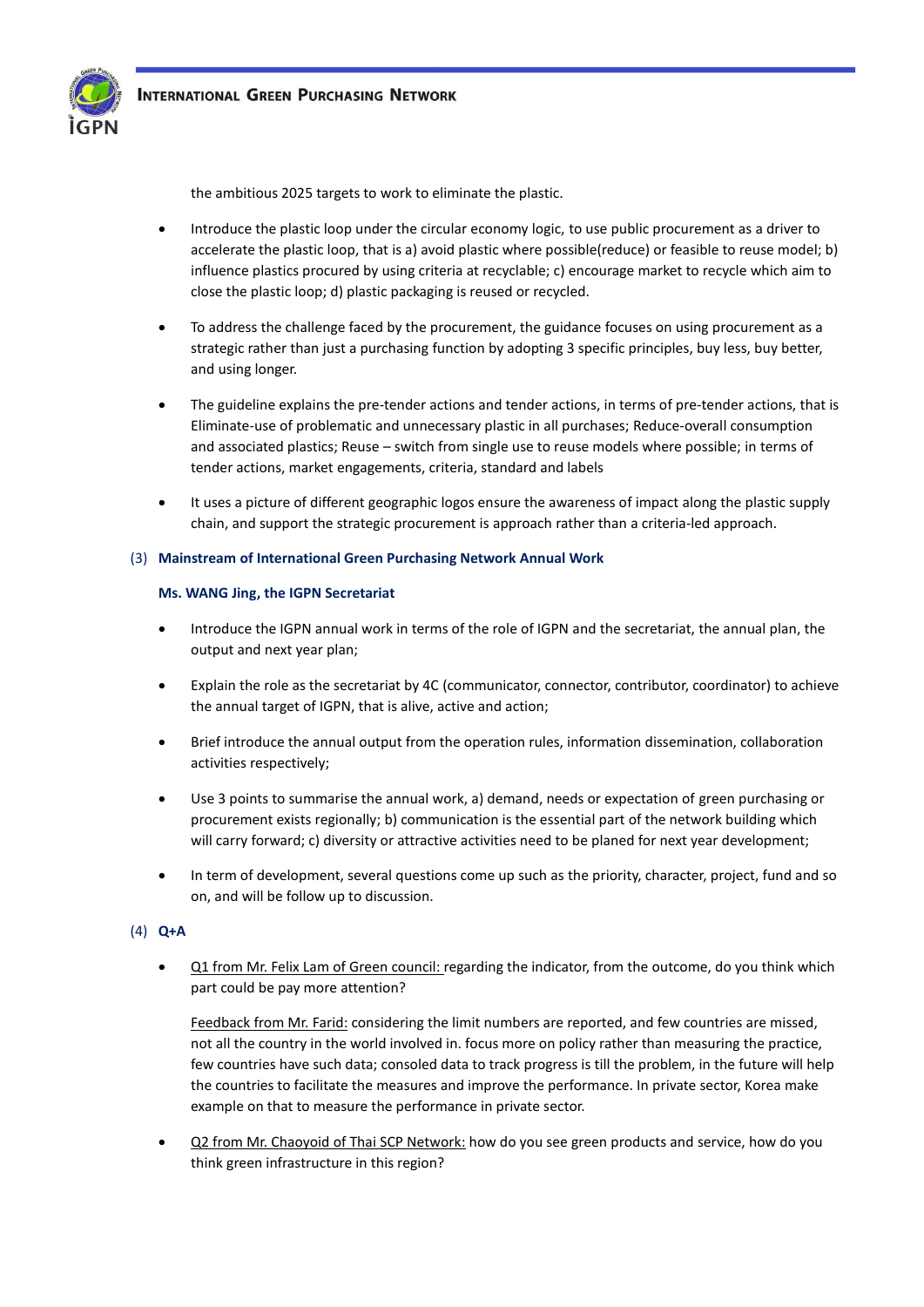

Feedback from Mr. Farid: quick wins are still leading, works are leg behind, at the carbon reduction background, which receive more attention, believe the progress will works, and now government are realise this, and in the 1 or 2 years this will be sort out.

• Q3 from Mr. Felix Lam of Green council: how do you think the substitute have high carbon footprints when phasing out single use plastic?

Feedback from Dr. Mervyn: lots of aspects are balanced during the SPP practice, the key to plastics is make sure the alternatives have not bad impact to the environment. How to avoid the single use plastic at the first place, make an example in UK, for the glass bottle replaced the plastics at least use 20 times. Reaffirmed that it should look the green purchasing more strategically.

# **4. Session 2: Opening and introduction**

(1) **Recent activities and outcomes** 

### **Mr. Gakuji FUKATSU, Executive Director, GPN Japan**

- Brief introduce the GPN Japan, established in 1996 to promote ideas and practices of green purchasing in Japan, with an initiative of Japanese Ministry of the Environment, more than thousands of members, including six local networks across the country and 47 directors and 12 advisors;
- Seminars and workshops are offered by GPN Japan as learning opportunities, focusing on SDGs, supply chain risk management, renewable energy procurement, GPP implementation this year;
- Dissemination and implementation opportunities include awarding the best practices of green purchasing, and the award-winner's practices can be taken up by the media;
- The number of participants of seminars increased to 294 in 2021 from 232 in 2020; government policy toward carbon neutral makes the local authorities revise their contracting policy with a shift to renewable energy, GPN Japan provides consultation for them;
- Formulate online database of environmentally friendly products and services, the only members of GPN Japan post their product information on the database, and local governments refer to the database for their procurement.

### (2) **Key words of China Environmental Labelling and Green Purchasing**

### **Mr. YAN Tao, Deputy General Manager, China Environmental United Certification Center, GPN China**

- Brief introduce the milestones of China GPP practice, China Environmental Labelling program was initiated in 1994, GPP practice launched in 2006, CGPN-China Green Purchasing Network was formulated in 2008;
- From several statistics to illustrate the China CEL GPP progress, 109 China Environmental Labelling Product Criteria with more than 4000 manufacturers, CEL GPP purchasing scale in 2020 reached into \$12.53 billion;
- Illustrate 5 key messages of 2021:
	- Innovation: China EL Government Procurement Wins Annual Innovation Awards, this is the fifth time winning the award due to its great and continuous contributions to national government green procurement;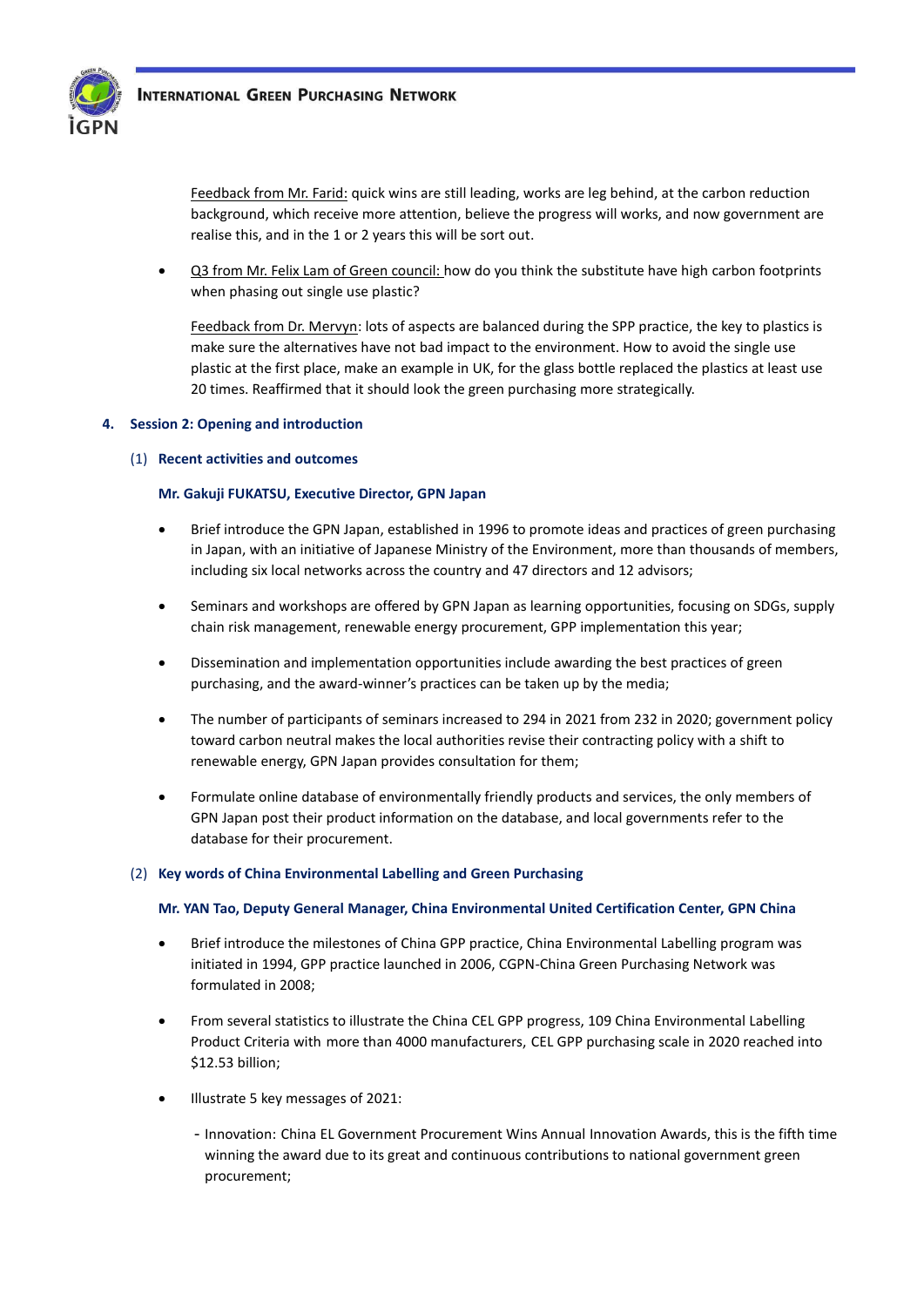

- Toward carbon neutrality: the first Carbon Neutral Certificate for furniture industry and hotel industry were issued;
- Enforcement implementation: China environmental labelling certification provide products group, which is almost10095 Certificate with 4360 Enterprises; Pilot compulsively implement in Hainan, goes into large-scale event such as Beijing 2022 Winter Olympic Games and Paralympic Games;
- Performance focus: monitoring the environmental performance, make example for total VOCs reduction in office furniture;
- Collaboration: Co-leads of the One Planet Network SPP program, core member of Asia Pacific GPP Network, board member of Global Ecolabelling Network.

### **(3) TGPN: Activity and Progress**

# **Dr. Chuttree Phurat, Senior Project Manager and Acting Director of Green Label and Environmental Label Unit, Thailand Environment Institute, GPN Thailand**

- Brief introduce the background of GPP in Thailand. Green Label initiated in 1993, First pilot actions within Ministry of Natural Resources and Environment (MNRE) in 2015, GPP included in national overarching policies; 1st GPP Promotion Plan (2008-2011), 2nd GPP Promotion Plan (2013-2016); 3rd GPP Promotion Plan: Integrated into National Action Plan by Office of the National Economic and Social Development Council.
- Recap the 2021 activities: Green Procurement Criteria approved by Pollution Control Board, including Brick and block, PVC pipe and Packaging; 1385 Products/ Services trade marks were registered; Revision of Green label criteria, for example, Recycle Plastic (TGL-01); Biodegradable and compostable; plastic (TGL-44);Plastic Packaging (TGL-105); Projects updated of "Analysis study on national green public procurement of selected countries (Cambodia, Lao PDR, Myanmar, Vietnam and Bhutan); Comprehensive Analysis on Green Public Procurement (GPP) System of Thailand; Climate friendly product criteria development; Market readiness analysis to support GPP criterial development".
- Next step: based on the 3rd GPP Promotion Plan 2022-2027, illustrated the plan in the perspective of Demand, Supply; System of Managing /Monitoring/Reporting/Evaluating and Measures/Rules/Regulations.

### (4) **GP Interventions for the Public and Private Sector**

# **Ms. Maureen Grace Lebria, Programmes and Projects Director, Philippine Center for Environmental Protection and Sustainable Development, GPN the Philippines**

- Introduced the 2021 capacity building for the government sector. In local level, continued support and on-demand training on GPP for DENR Central Office; In national level, supported by GIZ Advance SCP Project, expansion and mentoring on the implementation of the developed guidelines, roadmap, capacity building and expand products lists; In the private sector, campaigns were launched in the tourism sector and responsible consumerism.
- Explain the key points and campaign strategy include using data and examples, telling how to create awareness in the perspective of relatable concepts, using local or street language, and engaging content.

### (5) **Strengthening of Green Purchasing Networks**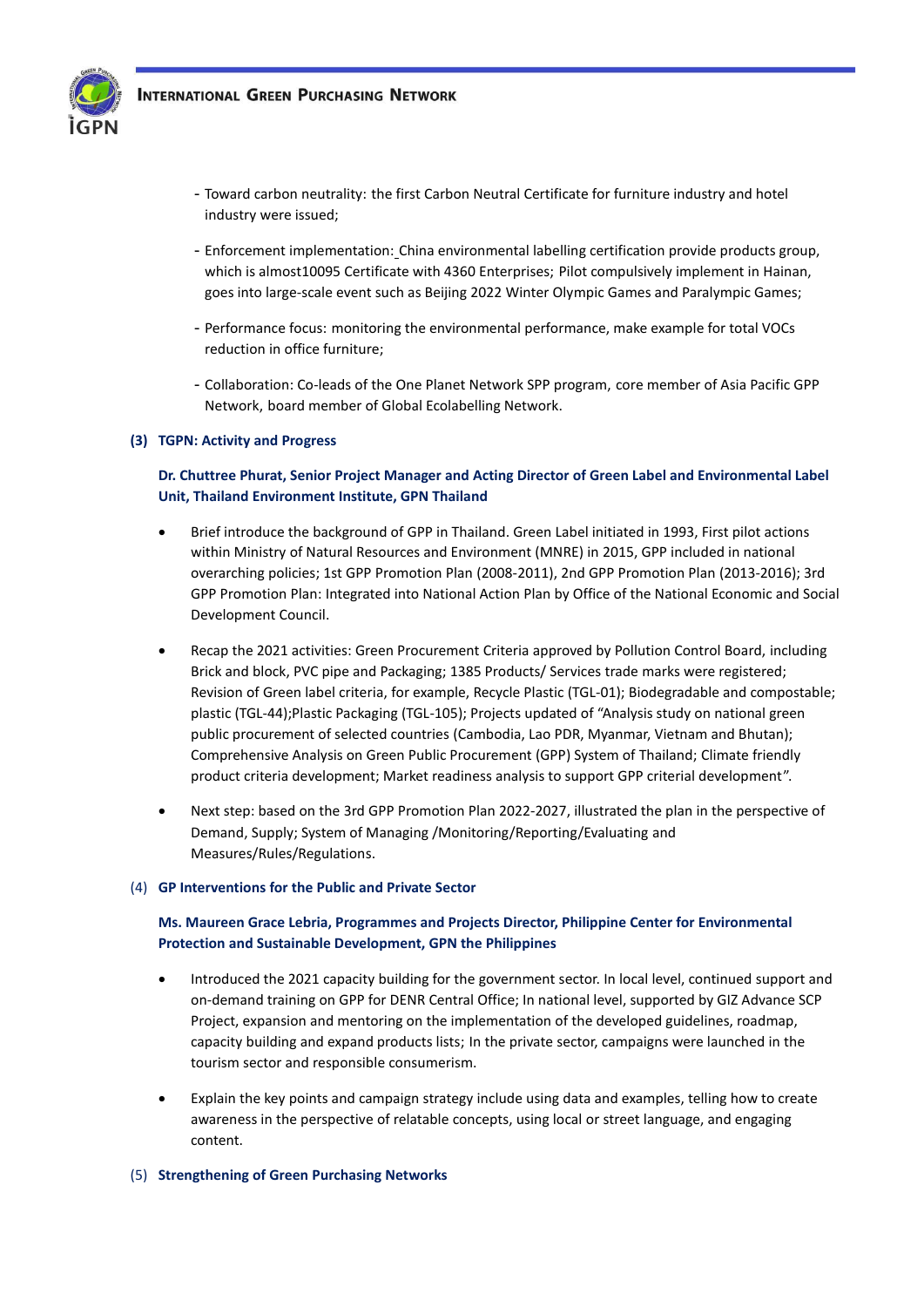

#### **Mr. Asmadi Md, Council member of GPN Malaysia**

- Introduce the insights from points and views of green purchasing network highlights and activities;
- Illustrate the challenges and barriers GPNs face in terms of unbalance developed, impact to change the society, long term plan to integrate to circular economy;
- Provide proposals such as 2-5 years' work plan; capacity building by transferring the strong experiences to the GPNs which lack of progress; and implement specific program to all GPNs, such as on-line shopping, GP award, Ecolabels and Green purchasing;
- Finally, bring the thought of "Certification and Training of Green Procurers Between IGPN Berhad and SIRIM QAS SDN BHD".

#### **(6) Singapore's Green Procurement Programme Green Gov. Sg and Updates on Green Labelling**

#### **Ms. Jen Teo, Executive Director, Singapore Environment Council, GPN Singapore**

- Kick off by reference the words from MOE which is "by including more sustainable requirements into tenders and actively sourcing for and developing more sustainable alternatives, buyers of goods and services can send a strong and clear message that sustainable procurement is the way forward. When more businesses buy sustainably, others within the supply chain would be encouraged to do so";
- Introduce the key program of Singapore 2030 green plan in terms of city in nature, sustainable living, energy reset, green economy, and resilient future;
- Under this background, introduce Green Gov. SG movement by its 3E strategic pillars, which is Excel in public ambitious targets, Enable a sustainable economy and green citizenry, Excite public officers to contribute sustainable activities; make examples of green GOV. SG movement set measures and targets to cut carbon emissions across public sector in this July; this Enabling Green Procurement Across Extensive Range of Green Label Products;
- Green Label Heroes Campaign, SGLS Marketing Campaign-Green Label Heroes, inspire consumers and businesses to choose Green Label, which is the only label that matters. Survey shows that 96% People in Singapore say they care about saving the planet and can help with their choices and actions; 92%People in Singapore will buy from companies that are environmentally compliant or take a positive stance on environmental issues.

#### (7) **Promotion of Recycled Materials**

#### **Mr. Felix Lam, Head of sustainability, Green Council, GPN China Hongkong**

- Brief introduction of the Green Council: GC is an environmental stewardship organisation established in 2000; and Hong Kong Green Label Scheme (HKGLS) in 2000 to certify products that are environmentally preferable;
- Introduce the recycling policy and target in Hong Kong: Hong Kong municipal solid waste recovery rate has been decreased from about 50% to 30% since 2010, HKSAR Government announced "Waste Blueprint for Hong Kong 2035" in February 2021 which setting out the vision of "Waste Reduction-

Resources Circulation-Zero Landfill", Charging scheme on disposal of municipal solid waste will start in 2023, Government has also provided funds to support recycling value added chain covering processing, marketing and sales of recycled products made from recyclables.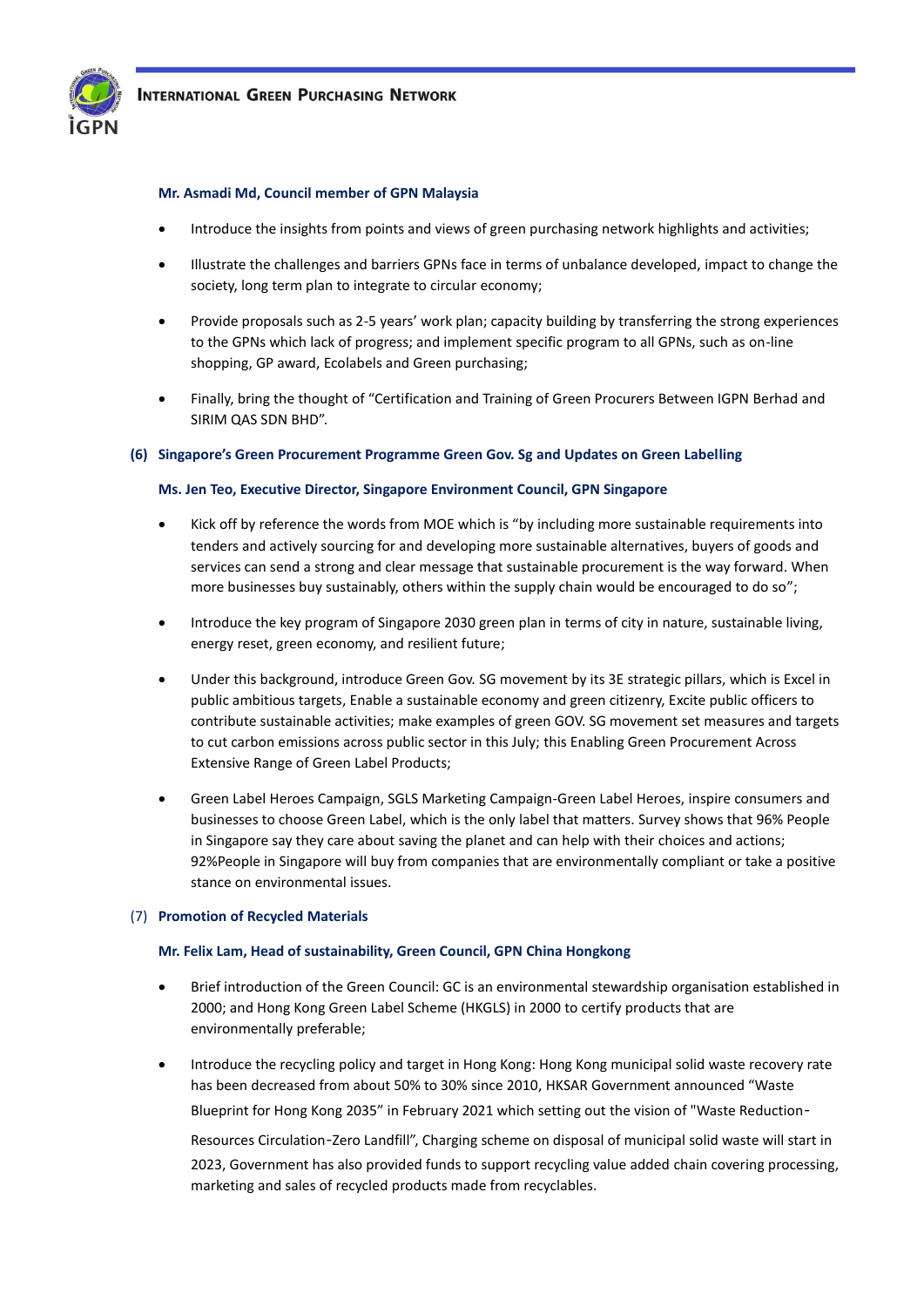

• Illustrated the newly developed certification scheme of Recycled Content (type II) Certification in HK, the process, the logic and the benefits of this program. The benefits are including: a) Provide 3rd party verification of actual recycled content; b) Support market development of recycled products; c) Increase buyers' trust; d) Meet purchasing specifications; e) Improve product competitiveness; Avoid green washing.

#### (8) **How does the new generation of TCO Certified help on sustainable IT procurement?**

#### **Mr. Nick LIU, Manager, Sustainable Purchaser Engagement, Asia Region, TCO development**

- Through the potential sustainable risk IT products might bring illustrate that procurement has the power to influence the IT industry, and brief introduce three characters of TCO certified and its impacts of environmental and supply chain social responsibility, independent verification and Industry accountability;
- Illustrate the new TCO Certified generation 9 in terms of further up in the supply chain; System for safer chemicals expands from product to production; Expand from product to production; next step toward circular IT management,
- Introduce to use sustainability Performance Indicators (SPI) to help purchasers make more informed purchasing decisions and reduces the risk of being subject to greenwash.; help brand owners to measure their sustainability progress.

#### **5. Discussion for 2022 IGPN development**

**Guiding questions on the topic of the function, challenge and role of GPNs to SPP:**

- **What is the principle and character of the Green Purchasing Network? And why?**
- **What's the function and challenge of the GPN support the GPP implementation?**
- **When would be the best time to established the GPN if one country starts to launch the SPP/GPP action plan?**
- **How would the GPN interact with the Ecolabelling program?**
- **What will be the priorities of IGPN network development?**
- **How to motivate more to become IGPN members?**

#### **(1) Mr. Augustine:**

- the character and principle mostly stated and clear in the mission of IGPN unless add more, promote globally the development; share information and know-how; harmonize the efforts of Green Purchasing and the development of environmentally friendly products;
- Generally, since development of GPNs, some is very strong, part of government, or institution, yet some are individual, gaps do exist, challenges are facing is the linkage between strong and weak; the second point is that if there have standardization for GPN operation or activities, it will be helpful for the GPNs and their activities.

#### **(2) Mr. Asmadi Md:**

 $\bigcirc$  Human capital, human capacity is very important, certify the procurers will be essential for where GPNs is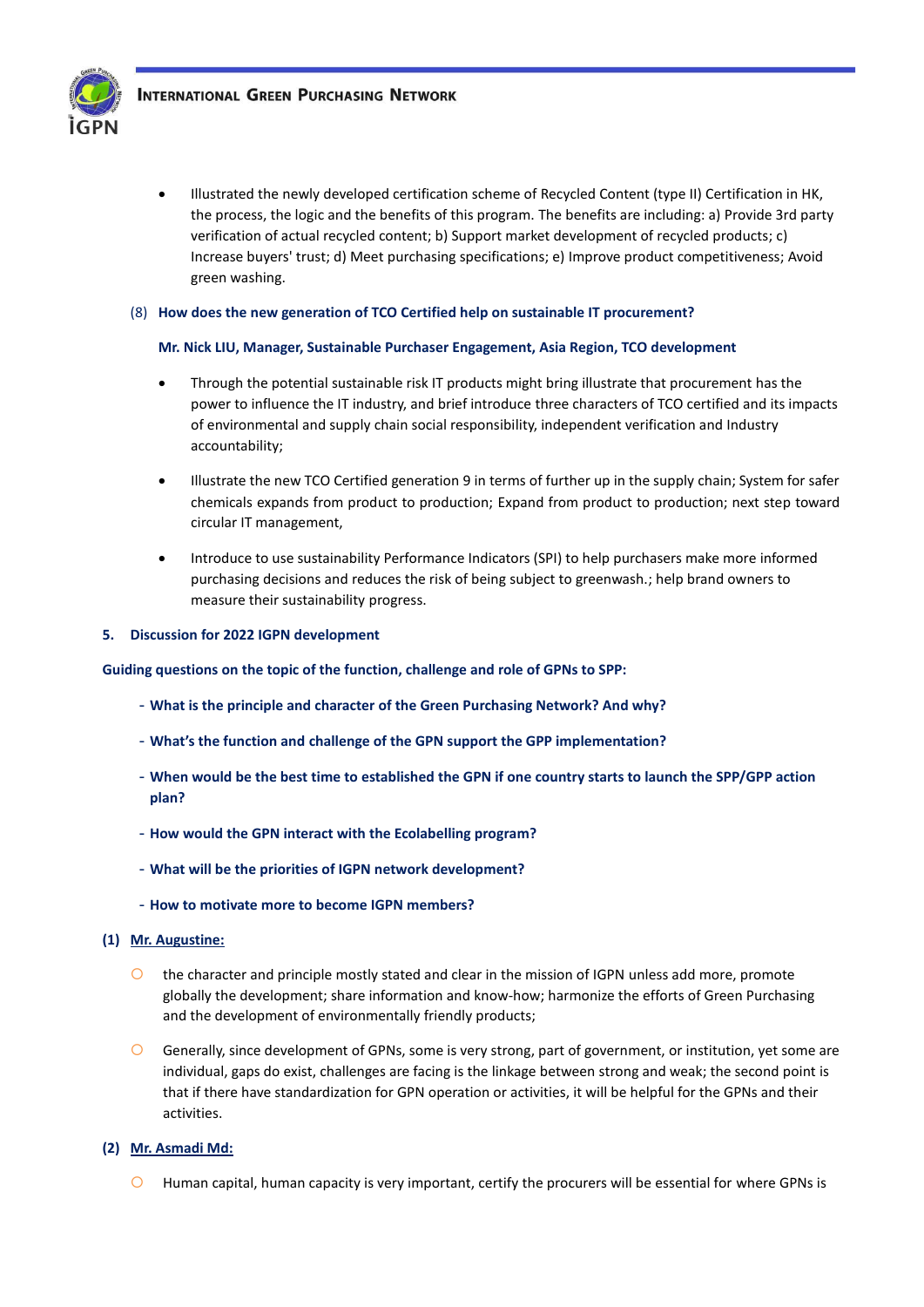

weak, especially for the carbon emission and the value measurement or certificate;

#### **(3) Mr. Farid Yaker:**

 Suggest to integrate the SDG 12.7.1 reporting into the IGPN development and stimulate more countries involving SPP/GPP monitoring exercise in the GPP/SPP implementation and continuing to training and exercises

### **6. Closing remarks presented by Ms. ZHANG Xiaodan**

Firstly, impressed with progressing activities and practices, appreciated with insights and built our common understanding of the how green purchasing networks works, and how could the International Green Purchasing Network perform well in next year.

Secondly, introduced the next step of the IGPN, will provide more opportunities to members, meetings or webinars for the cases study of SPP tackling climate change, activities will be planned to attract more members for the network, pursue better collaborations with partners and networks.

Thirdly, give best wishes and greetings of new year.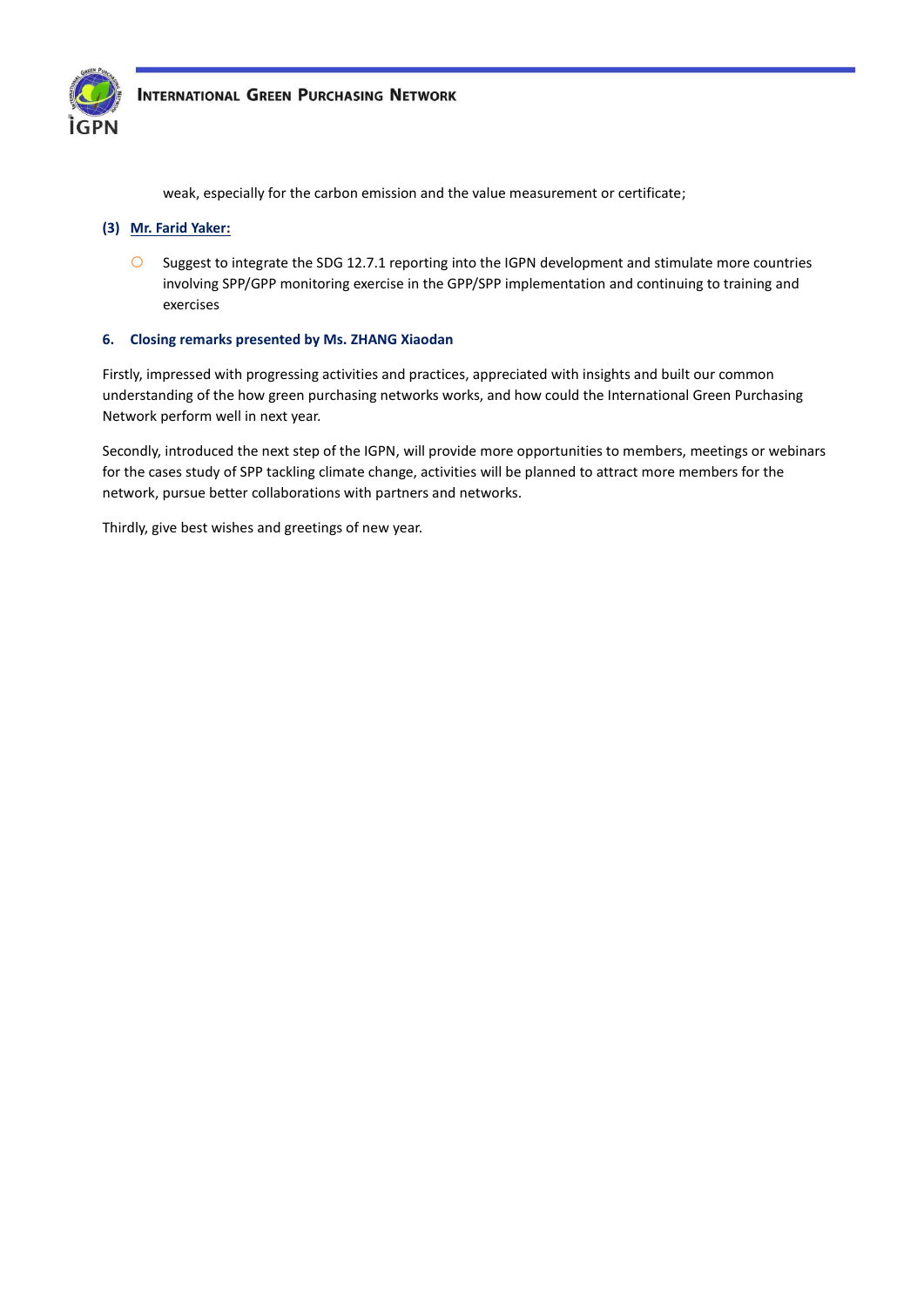

# **Annex1: Participants List**

| <b>Name</b>                 | <b>E-Mail address</b>             | <b>Organization</b>                                                                                                                               | <b>Role in IGPN</b>      |
|-----------------------------|-----------------------------------|---------------------------------------------------------------------------------------------------------------------------------------------------|--------------------------|
| <b>CHEN Yanping</b>         | ypchen@mee.gov.cn                 | China Environmental United<br><b>Certification Center</b>                                                                                         | Chair                    |
| Mark Hidson                 | mark.hidson@iclei.org             | Director of Global Sustainable<br>Procurement Centre, ICLEI-Local<br>Governments for Sustainability                                               | Vice Chair               |
| <b>ZHANG</b><br>Xiaodan     | zhangxd@mepcec.com                | General manager, China<br><b>Environmental United Certification</b><br>Center;                                                                    | Advisory board<br>member |
| Yasushi UMEDA               | umeda@race.t.u-<br>tokyo.ac.jp    | Chair, Green Purchasing Network<br>Japan                                                                                                          | Council member           |
| Gakuji<br><b>FUKATSU</b>    | fukatsu@gpn.jp                    | <b>Executive Director, Green Purchasing</b><br>Network Japan                                                                                      | <b>GPNs</b>              |
| Atsuko<br>HASEGAWA          | hasegawa@gpn.jp                   | <b>Green Purchasing Network Japan</b>                                                                                                             | <b>GPNs</b>              |
| Chuttree<br>Phurat          | chuttree@tei.or.th                | Senior Project Manager and Acting<br>Director of Green Label and<br>Environmental Label Unit, Thailand<br>Environment Institute, GPN Thailand     | <b>GPNs</b>              |
| Nithiwadee<br><b>Buawat</b> | nithiwadee@tei.or.th              | Thailand Environment Institute, GPN<br>Thailand                                                                                                   | <b>GPNs</b>              |
| Augustine Koh               | gpnmakoh@gmail.com                | Secretary General, Green Purchasing<br>Network Malaysia, IGPN Behald                                                                              | Council member           |
| Asmadi Md                   | asmadi.mdsaid@gmail.com           | Council member of GPN Malaysia                                                                                                                    | <b>GPNs</b>              |
| Michele                     | michele@maverick-<br>malaysia.com | <b>GPN Malaysia</b>                                                                                                                               |                          |
| Maureen Grace<br>Lebria     | grace.lebria@pcepsdi.org.p<br>h   | Programmes and Projects Director,<br>Philippine Center for Environmental<br><b>Protection and Sustainable</b><br>Development, GPN the Philippines | <b>GPNs</b>              |
| Linda W P Ho                | lindaho@greencouncil.org          | Chair, Green Council, GPN China<br>Hongkong                                                                                                       | <b>GPNs</b>              |
| Felix Lam                   | felixlam@greencouncil.org         | Head of sustainability, Green Council,<br><b>GPN China Hongkong</b>                                                                               | <b>GPNs</b>              |
| Nick LIU                    | nick.liu@tcodevelopment.co<br>m   | Manager, Sustainable Purchaser<br>Engagement, Asia Region, TCO<br>development                                                                     | Advisory board<br>member |
| <b>Farid Yaker</b>          | farid.yaker@un.org                | Programme officer, UNEP                                                                                                                           | Advisory board<br>member |
| Vincent Teo                 | vincent.teo@sec.org.sg            | Head of Eco Certifications from the<br>National Environment Agency,<br>Ministry of Environment and Water<br>Resources                             | <b>GPNs</b>              |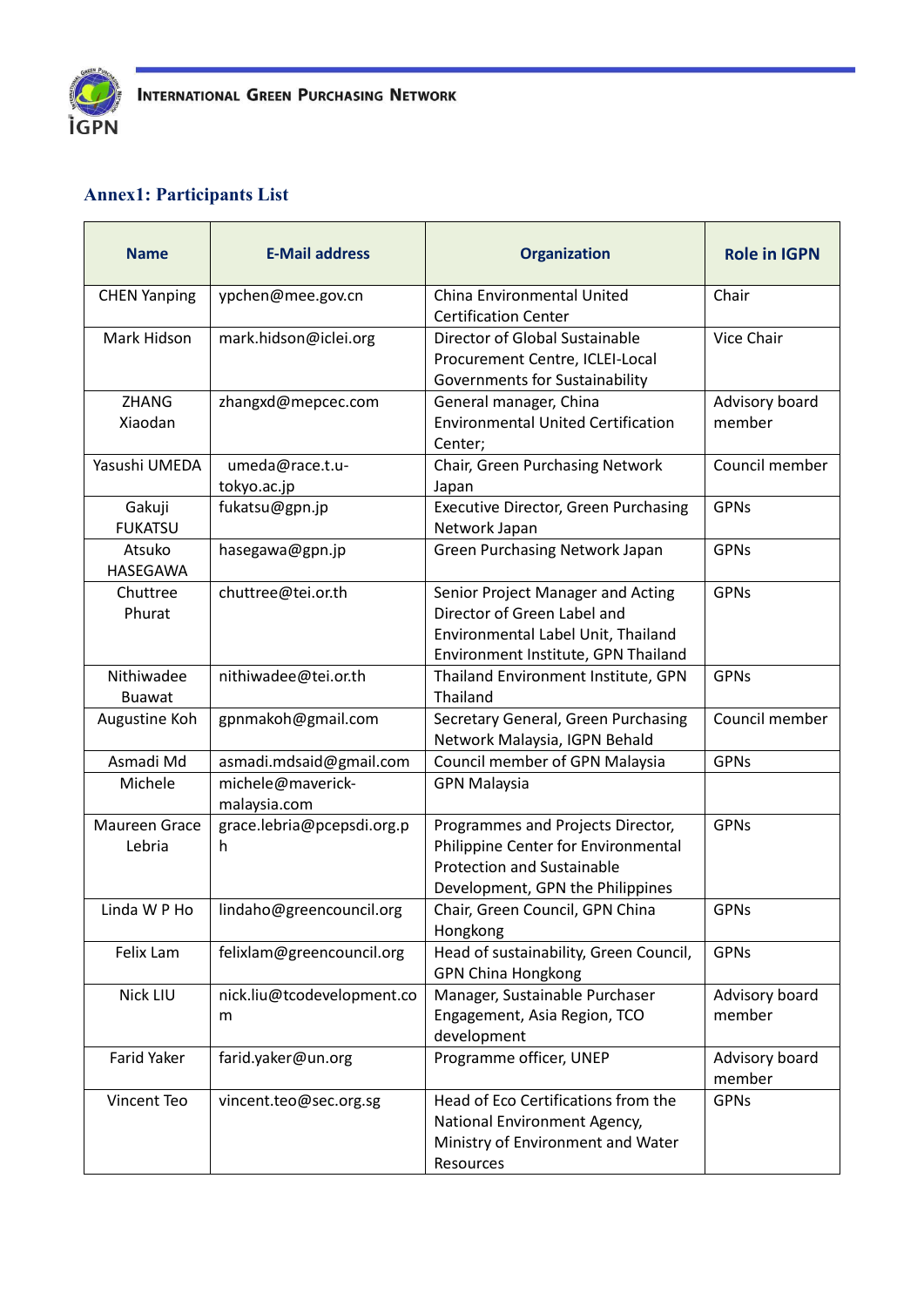

| Jen Teo           | jen.teo@sec.org.sg      | <b>Executive Director, Singapore</b>       | <b>GPNs</b>    |
|-------------------|-------------------------|--------------------------------------------|----------------|
|                   |                         | <b>Environment Council</b>                 |                |
| Leslie Koh        | leslie.koh@sec.org.sg   | Head of Sustainability & Strategy,         | <b>GPNs</b>    |
|                   |                         | Singapore Environment Council              |                |
| Jasmine CHUA      | jasmine.chua@sec.org.sg | <b>Executive Assistant to Chairman and</b> | <b>GPNs</b>    |
|                   |                         | <b>Executive Director, Singapore</b>       |                |
|                   |                         | <b>Environment Council</b>                 |                |
| Isabella LOH      | isa.loh@sec.org.sg      | Chair, Singapore Environment Council       | <b>GPNs</b>    |
| Chaiyod           | chaiyod.b@gmail.com     | Thai Sustainable Consumption and           | Advisory board |
| Bunyagidj         |                         | <b>Production Network</b>                  | member         |
| YAN Tao           | yantao@mepcec.com       | Deputy General Manager, China              | <b>GPNs</b>    |
|                   |                         | <b>Environmental United Certification</b>  |                |
|                   |                         | Center, GPN China                          |                |
| CAO Jing          | caoj@mepcec.com         | Certification Department, China            | <b>GPNs</b>    |
|                   |                         | <b>Environmental United Certification</b>  |                |
|                   |                         | Center, GPN China                          |                |
| <b>ZHANG</b>      | zhangxh@mepcec.com      | China Environmental United                 | Secretariat    |
| Xiaohui           |                         | <b>Certification Center</b>                |                |
| <b>REN Liping</b> | renliping@mepcec.com    | China Environmental United                 | Secretariat    |
|                   |                         | <b>Certification Center</b>                |                |
| <b>WANG Jing</b>  | wangj@mepcec.com        | China Environmental United                 | Secretariat    |
|                   |                         | <b>Certification Center</b>                |                |
| QI Ran            | qiran@mepcec.com        | China Environmental United                 | Secretariat    |
|                   |                         | <b>Certification Center</b>                |                |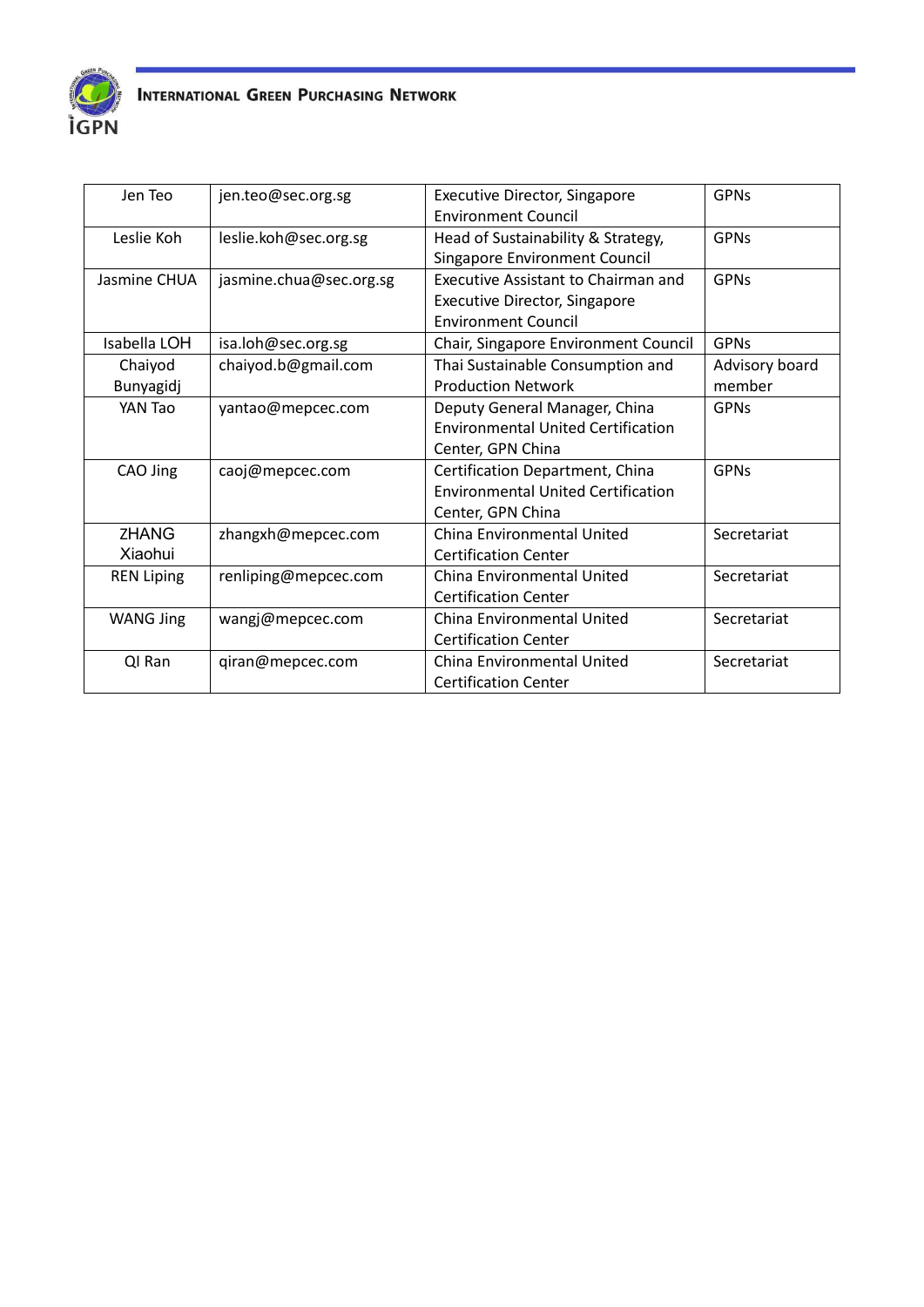

# **Annex2: Meeting Agenda**

# **The International Green Purchasing Network**

# **Annual Meeting Agenda**

**Date of meeting:** December 15<sup>th</sup> 2021, 16:00-19:00 (GMT+8); 9:00-12:00(CET)

Place of meeting: Via **ZOOM** 

|                   | <b>Welcome Remarks</b>                                                                                                |  |  |  |
|-------------------|-----------------------------------------------------------------------------------------------------------------------|--|--|--|
| 16:00-16:10       |                                                                                                                       |  |  |  |
| $(9:00-9:10$ CET) | Mr. CHEN Yanping, Chair of the IGPN                                                                                   |  |  |  |
|                   | Mr. Mark Hidson, Vice Chair of the IGPN, Director of Global Sustainable                                               |  |  |  |
|                   | Procurement Centre, ICLEI-Local Governments for Sustainability                                                        |  |  |  |
|                   |                                                                                                                       |  |  |  |
|                   | Moderator: Ms. ZHANG Xiaodan, General manager, China Environmental United                                             |  |  |  |
|                   | Certification Center, Advisory member of the IGPN                                                                     |  |  |  |
| 16:10-16:50       | <b>Session 1: Opening and introduction</b>                                                                            |  |  |  |
| $(9:10-9:50CET)$  |                                                                                                                       |  |  |  |
|                   | Moderator: Ms. ZHANG Xiaodan, General manager, China Environmental United                                             |  |  |  |
|                   | Certification Center, Advisory member of the IGPN                                                                     |  |  |  |
|                   |                                                                                                                       |  |  |  |
|                   | Progress of SPP Implementation: Results of the SDG12.7.1 First Data<br>$\bullet$<br><b>Collection Exercise-15 min</b> |  |  |  |
|                   | Mr. Farid Yaker, Programme officer, Economy Division, UNEP                                                            |  |  |  |
|                   | <b>Sustainable Public Procurement of Plastics-10 min</b><br>$\bullet$                                                 |  |  |  |
|                   | Dr. Mervyn Jones, Senior advisor, Circular Economy, Netherland Ministry of                                            |  |  |  |
|                   | Infrastructure and Water Management                                                                                   |  |  |  |
|                   | Mainstream of International Green Purchasing Network Annual Work-10min                                                |  |  |  |
|                   | Ms. WANG Jing, Representative of the IGPN Secretariat                                                                 |  |  |  |
|                   |                                                                                                                       |  |  |  |
| $Q+A$ (5-10mins)  |                                                                                                                       |  |  |  |
| <b>Break</b>      |                                                                                                                       |  |  |  |
|                   | <b>Session 2: Sharing Progress among IGPN members</b>                                                                 |  |  |  |
|                   | Moderator: Mr. Augustine Koh, Secretary General, Green Purchasing Network                                             |  |  |  |
|                   | Malaysia, Council member of the IGPN                                                                                  |  |  |  |
|                   |                                                                                                                       |  |  |  |
|                   | <b>Recent activities and outcomes</b>                                                                                 |  |  |  |
|                   | Mr. Gakuji FUKATSU, Executive Director, GPN Japan                                                                     |  |  |  |
|                   | Key words of China Environmental Labelling and Green Purchasing                                                       |  |  |  |
|                   | Mr. YAN Tao, Deputy General Manager, China Environmental United                                                       |  |  |  |
|                   | Certification Center, GPN China                                                                                       |  |  |  |
|                   | <b>TGPN: Activity and Progress</b>                                                                                    |  |  |  |
| 17:00-18:20       | Dr. Chuttree Phurat, Senior Project Manager and Acting Director of Green                                              |  |  |  |
| (10:00-11:20 CET) | Label and Environmental Label Unit, Thailand Environment Institute, GPN                                               |  |  |  |